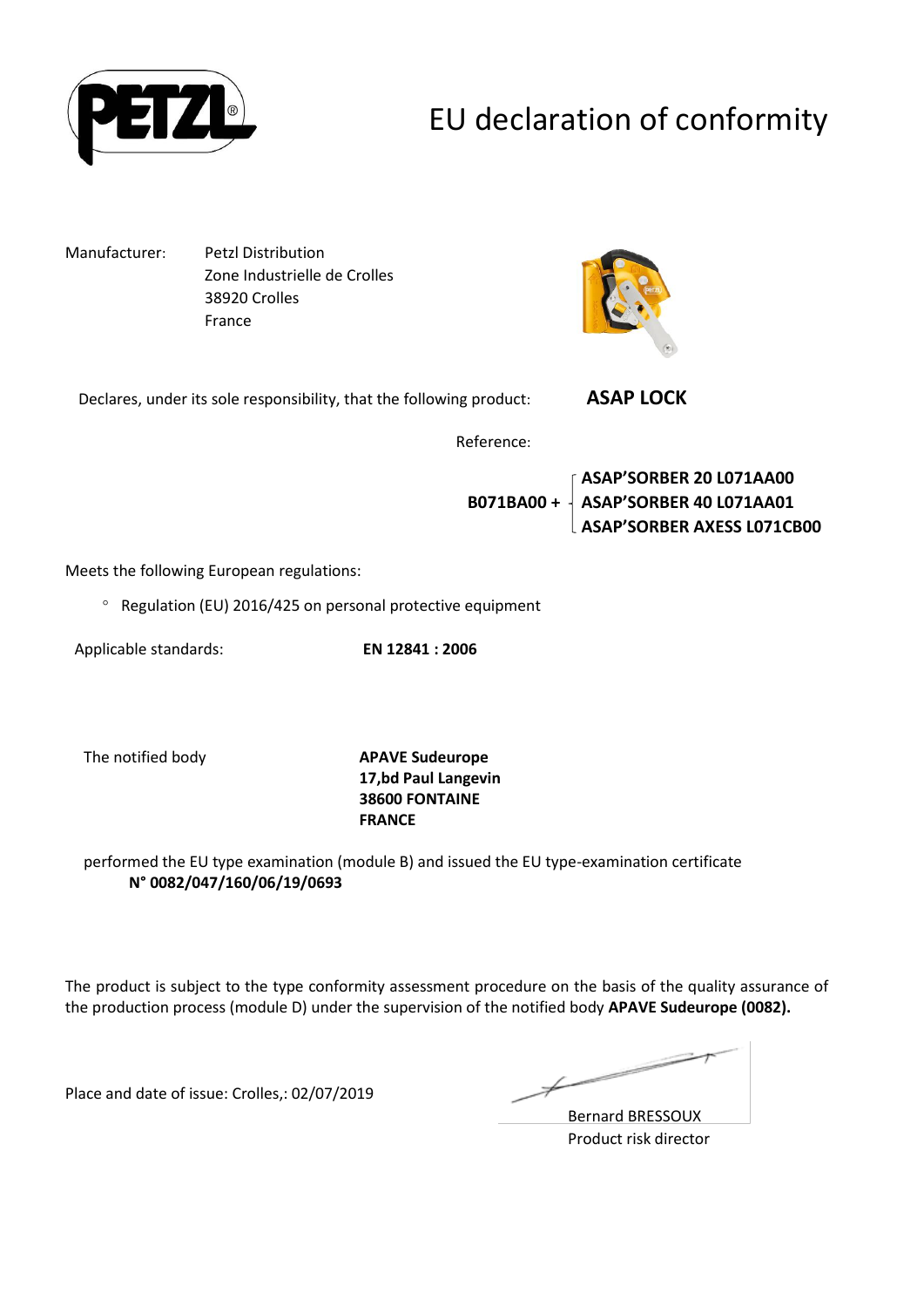

## Déclaration UE de conformité

Le fabricant: Petzl Distribution Zone Industrielle de Crolles 38920 Crolles France



Déclare sous sa seule responsabilité que le produit suivant: **ASAP LOCK** 

Référence:

**ASAP'SORBER 20 L071AA00 B071BA00 + ASAP'SORBER 40 L071AA01 ASAP'SORBER AXESS L071CB00**

Est conforme aux réglementations européennes suivantes:

Règlement (UE) 2016/425 relatif aux équipements de protection individuelle.

Normes appliquées: **EN 12841 : 2006**

L'organisme notifié **APAVE Sudeurope**

**17,bd Paul Langevin 38600 FONTAINE FRANCE**

a effectué l'examen UE de type (module B) et a établi l'attestation d'examen UE de type **N° 0082/047/160/06/19/0693**

Le produit est soumis à la procédure d'évaluation de la conformité au type sur la base de l'assurance de la qualité du mode de production (module D) sous la surveillance de l'organisme notifié **APAVE Sudeurope (0082).**

Date et lieu d'établissement: Crolles,: 02/07/2019

Ł

Bernard BRESSOUX Directeur risque produit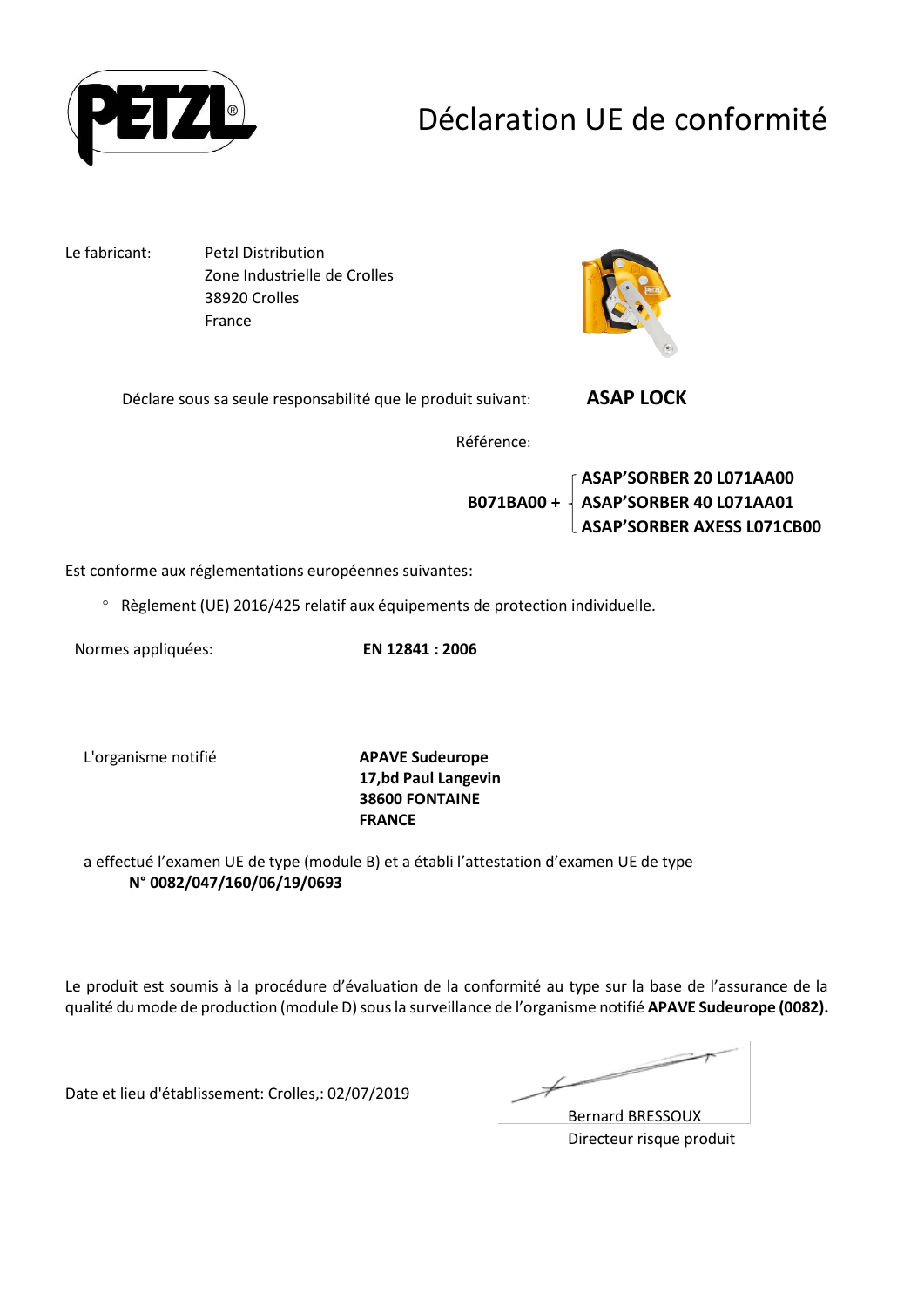

### EU-Konformitätserklärung

Der Hersteller: Petzl Distribution Zone Industrielle de Crolles 38920 Crolles France



Erklärt in alleiniger Verantwortung, dass folgendes Produkt: **ASAP LOCK** 

Referenz:

**ASAP'SORBER 20 L071AA00 B071BA00 + ASAP'SORBER 40 L071AA01 ASAP'SORBER AXESS L071CB00**

Folgende europäische Vorschriften erfüllt:

Verordnung (EU) 2016/425 über persönliche Schutzausrüstungen

Angewandte Normen: **EN 12841 : 2006**

Die benannte Stelle **APAVE Sudeurope**

**17,bd Paul Langevin 38600 FONTAINE FRANCE**

hat die EU-Baumusterprüfung (Modul B) durchgeführt und die EU-Baumusterprüfbescheinigung ausgestellt **N° 0082/047/160/06/19/0693**

Das Produkt wird dem Bewertungsverfahren hinsichtlich der Konformität mit dem Baumuster auf der Grundlage einer Qualitätssicherung bezogen auf den Produktionsprozess (Modul D) unter Aufsicht der benannten Stelle unterzogen **APAVE Sudeurope (0082).**

Ort und Datum der Ausstellung: Crolles,: 02/07/2019

Bernard BRESSOUX Leiter Produktrisiko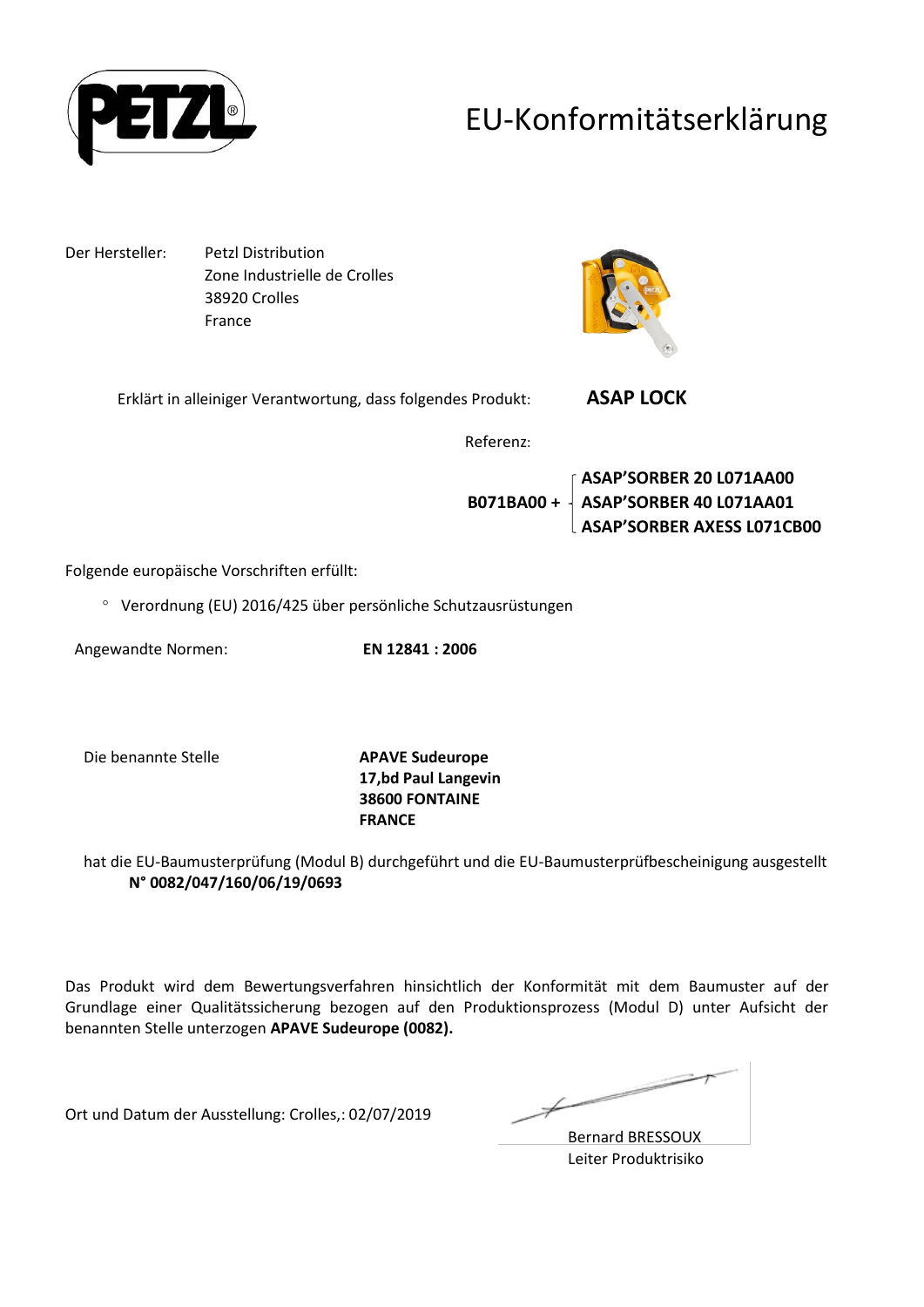

# Dichiarazione di conformità UE

Il fabbricante: Petzl Distribution Zone Industrielle de Crolles 38920 Crolles France



Dichiara sotto la sua esclusiva responsabilità che il seguente prodotto: **ASAP LOCK** 

Codice:

**ASAP'SORBER 20 L071AA00 B071BA00 + ASAP'SORBER 40 L071AA01 ASAP'SORBER AXESS L071CB00**

È conforme alle seguenti normative europee:

Regolamento (UE) 2016/425 sui dispositivi di protezione individuale

Norme applicate: **EN 12841 : 2006**

L'organismo notificato **APAVE Sudeurope**

**17,bd Paul Langevin 38600 FONTAINE FRANCE**

ha svolto l'esame UE del tipo (modulo B) e ha rilasciato il certificato di esame UE del tipo **N° 0082/047/160/06/19/0693**

Il prodotto è oggetto della procedura di valutazione della conformità al tipo basata sulla garanzia di qualità del processo di produzione (modulo D) sotto la sorveglianza dell'organismo notificato **APAVE Sudeurope (0082).**

Luogo e data del rilascio: Crolles,: 02/07/2019

Ł

Bernard BRESSOUX Direttore del rischio di prodotto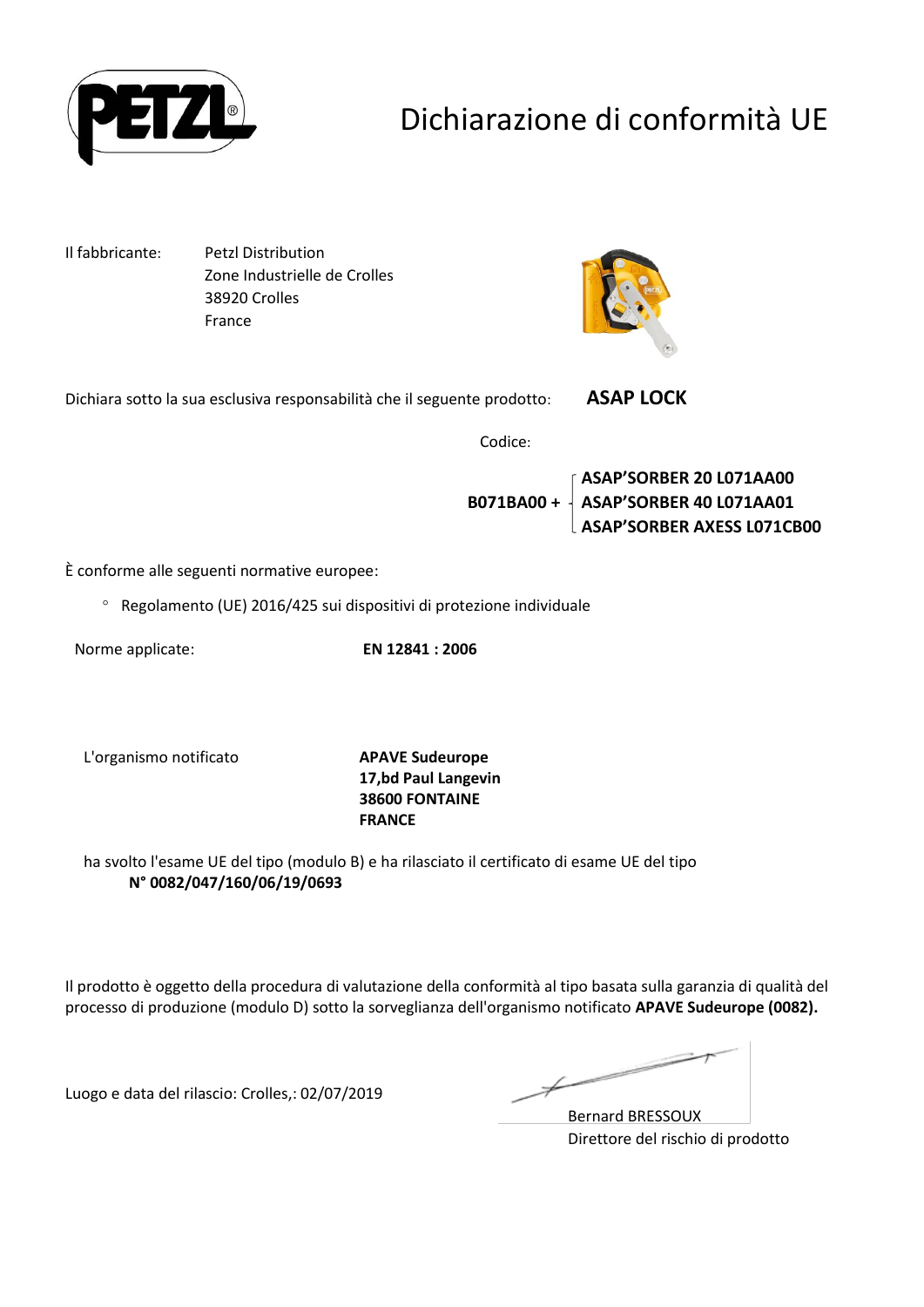

## Declaración de conformidad UE

El fabricante: Petzl Distribution Zone Industrielle de Crolles 38920 Crolles France



Declara bajo su única responsabilidad que el producto siguiente: **ASAP LOCK** 

Referencia:

**ASAP'SORBER 20 L071AA00 B071BA00 + ASAP'SORBER 40 L071AA01 ASAP'SORBER AXESS L071CB00**

Es conforme con la siguiente legislación europea:

Reglamento (UE) 2016/425 relativo a los equipos de protección individual

Normas aplicadas: **EN 12841 : 2006**

El organismo notificado **APAVE Sudeurope**

**17,bd Paul Langevin 38600 FONTAINE FRANCE**

ha efectuado el examen UE de tipo (módulo B) y ha expedido el certificado de examen UE de tipo **N° 0082/047/160/06/19/0693**

El producto está sometido al procedimiento de evaluación de la conformidad con el tipo basada en el aseguramiento de la calidad del proceso de producción (módulo D) bajo la supervisión del organismo notificado **APAVE Sudeurope (0082).**

Lugar y fecha de emisión: Crolles,: 02/07/2019

Bernard BRESSOUX Director del riesgo del producto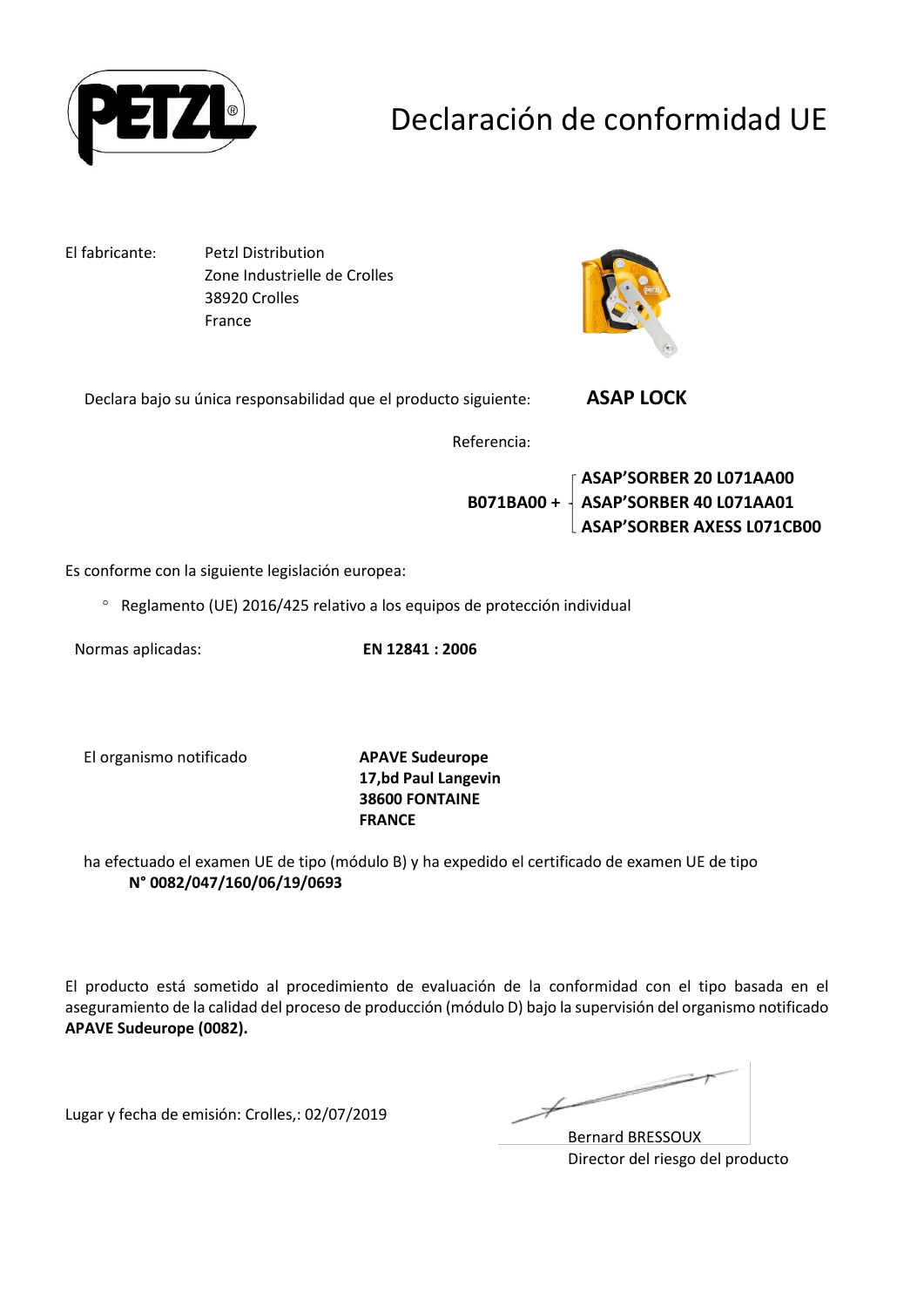

## Declaração UE de conformidade

O Fabricante: Petzl Distribution Zone Industrielle de Crolles 38920 Crolles France



Declara sob sua exclusiva responsabilidade que o seguinte produto: **ASAP LOCK** 

Referência:

**ASAP'SORBER 20 L071AA00 B071BA00 + ASAP'SORBER 40 L071AA01 ASAP'SORBER AXESS L071CB00**

Está em conformidade com a legislação europeia seguinte:

Regulamento (UE) 2016/425 relativo aos equipamentos de proteção individual

Normas aplicadas: **EN 12841 : 2006**

O organismo notificado **APAVE Sudeurope**

**17,bd Paul Langevin 38600 FONTAINE FRANCE**

efectuou o exame UE de tipo (módulo B) e estabeleceu o certificado de exame UE de tipo **N° 0082/047/160/06/19/0693**

O produto é submetido ao procedimento de avaliação da conformidade com o tipo baseada na garantia da qualidade do processo de produção (módulo D) sob a vigilância do organismo notificado **APAVE Sudeurope (0082).**

Local e data de emissão: Crolles,: 02/07/2019

Bernard BRESSOUX Diretor de risco de produto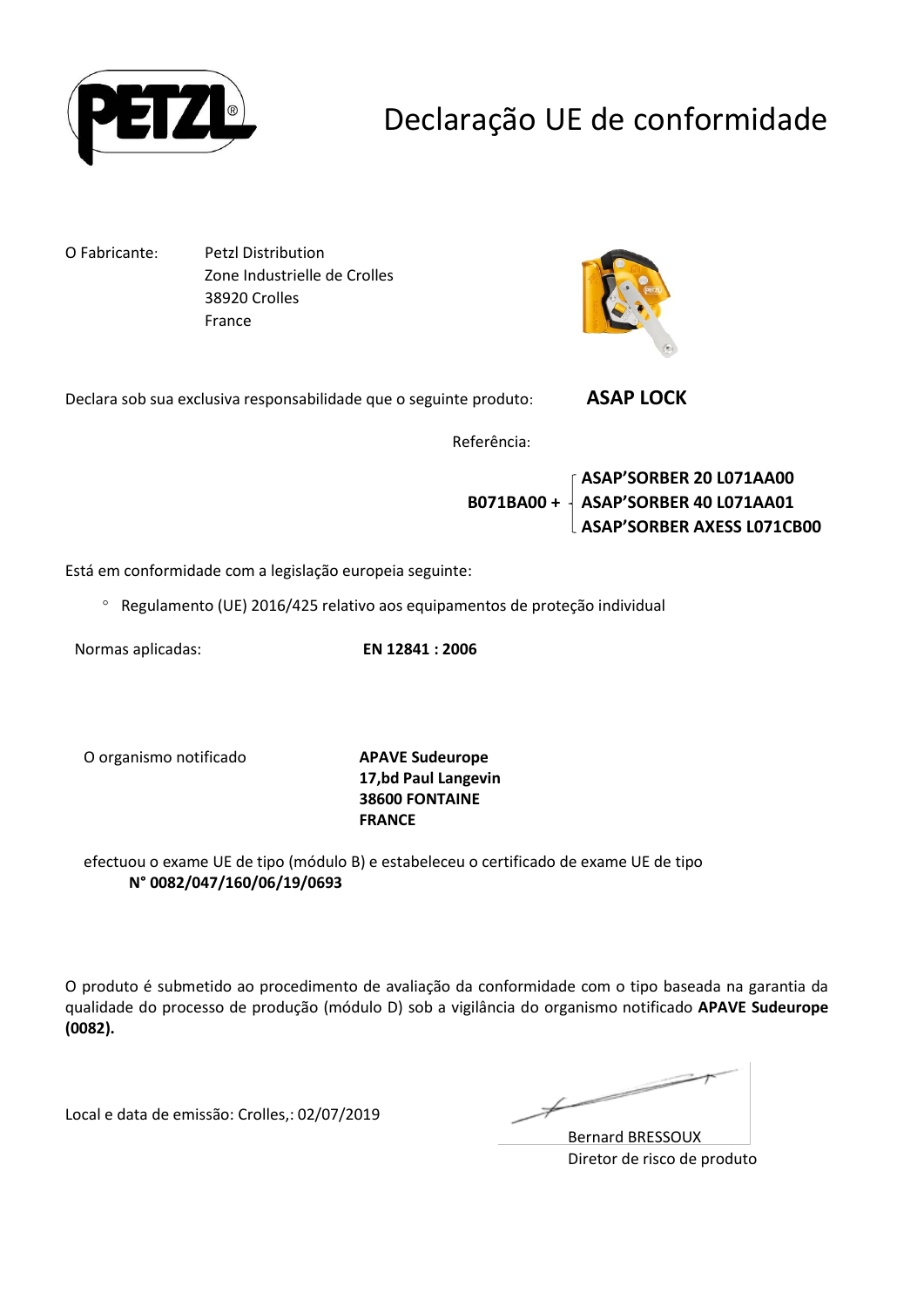

### EU-conformiteitsverklaring

Fabrikant: Petzl Distribution Zone Industrielle de Crolles 38920 Crolles France



Verklaart op eigen verantwoording dat het volgende product: **ASAP LOCK** 

Referentie:

**ASAP'SORBER 20 L071AA00 B071BA00 + ASAP'SORBER 40 L071AA01 ASAP'SORBER AXESS L071CB00**

Voldoet aan de volgende Europese bepalingen:

Verordening (EU) 2016/425 betreffende persoonlijke beschergsmiddelen

Toegepaste normen: **EN 12841 : 2006**

De aangemelde instantie **APAVE Sudeurope**

**17,bd Paul Langevin 38600 FONTAINE FRANCE**

heeft het EU-typeonderzoek (module B) verricht en het certificaat van het EU-typeonderzoek afgegeven **N° 0082/047/160/06/19/0693**

Het product is onderworpen aan de conformiteitsbeoordelingsprocedure aangaande de conformiteit met het type op basis van kwaliteitsborging van het productieproces (module D) onder toezicht van de aangemelde instantie **APAVE Sudeurope (0082).**

Plaats en datum van afgifte: Crolles,: 02/07/2019

Bernard BRESSOUX Directeur van risico produkt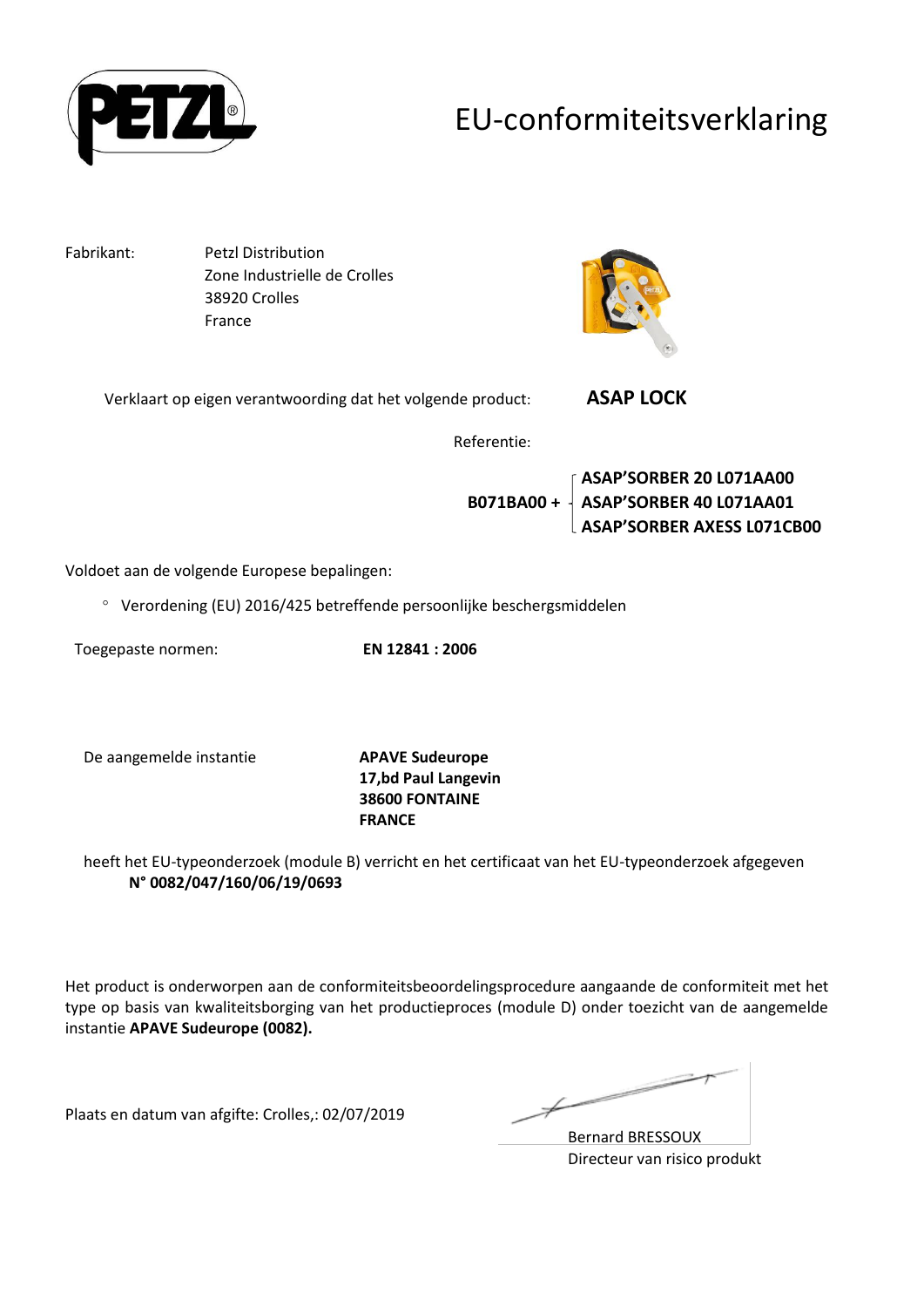

### EU-försäkran om överensstämmelse

Tillverkare: Petzl Distribution 38920 Crolles

Zone Industrielle de Crolles France



| Under eget ansvar, tillkännager att följande produkt: | <b>ASAP LOCK</b> |  |
|-------------------------------------------------------|------------------|--|
| Produkt referens:                                     |                  |  |

**ASAP'SORBER 20 L071AA00 B071BA00 + ASAP'SORBER 40 L071AA01 ASAP'SORBER AXESS L071CB00**

Motsvarar följande Europeisk lagstiftning:

Förordning (EU) 2016/425 om personlig skyddsutrustning

Standarder som används: **EN 12841 : 2006**

Den anmälda organ **APAVE Sudeurope**

**17,bd Paul Langevin 38600 FONTAINE FRANCE**

har utfört EU typprövning (modul B) och utfärdat EU typintyget **N° 0082/047/160/06/19/0693**

Produkten omfattas av förfarande för bedömning av överensstämmelse med typ som grundar sig på kvalitetssäkring av produktionen (modul D) under överinseende av ett anmält organ **APAVE Sudeurope (0082).**

Ort och datum för utfärdande: Crolles,: 02/07/2019

Ł

Bernard BRESSOUX Direktör för produktrisk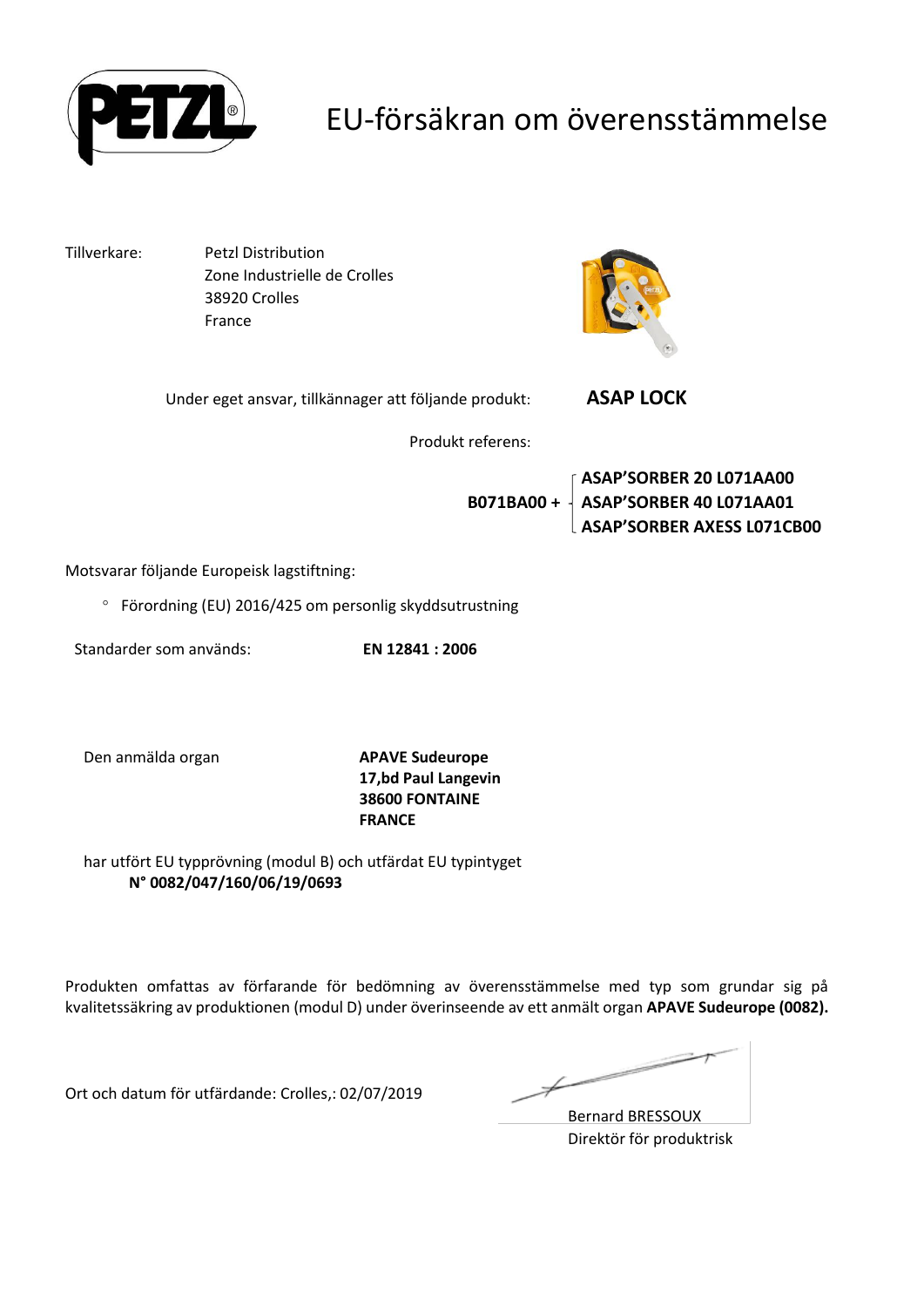

#### EU-vaatimustenmukaisuusvakuutus

Valmistaja: Petzl Distribution Zone Industrielle de Crolles 38920 Crolles France



| vakuuttaa yksinomaan omalla vastuullaan, että seuraava tuote: | <b>ASAP LOCK</b> |  |
|---------------------------------------------------------------|------------------|--|
| Tuotekoodi:                                                   |                  |  |

**ASAP'SORBER 20 L071AA00 B071BA00 + ASAP'SORBER 40 L071AA01 ASAP'SORBER AXESS L071CB00**

Täyttää seuraavien direktiivien vaatimukset:

Asetus (EU) 2016/425 henkilönsuojaimista

On seuraavien standardien mukainen: **EN 12841 : 2006**

Ilmoitetun laitoksen on **APAVE Sudeurope**

**17,bd Paul Langevin 38600 FONTAINE FRANCE**

suorittava taho on tehnyt EU:n tyyppitarkastuksen (moduuli B) ja on myöntänyt EU:n tyyppitarkastussertifikaatin **N° 0082/047/160/06/19/0693**

Tuotteeseen sovelletaan arviointimenettelyä, joka kohdistuu tyyppiä koskevan vaatimuksenmukaisuuden varmistamiseen ja joka perustuu tuotantoprosessin laadunvarmistukseen (moduuli D) tyyppitarkastuksen suorittavan tahon valvonnan alaisena **APAVE Sudeurope (0082).**

Antamispaikka ja -päivämäärä: Crolles,: 02/07/2019

Ì

Bernard BRESSOUX Tuoteriskijohtaja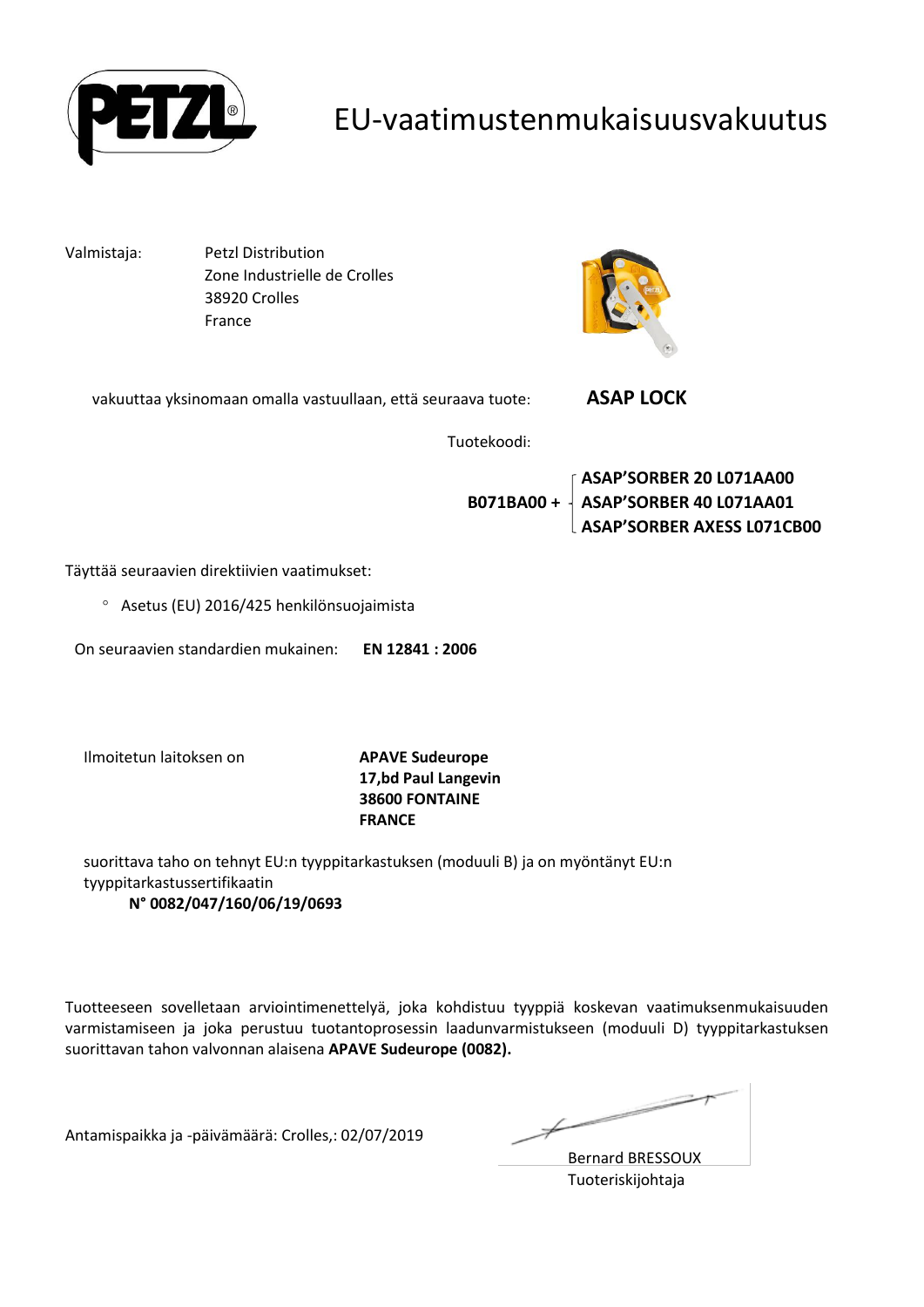

#### EU samsvarserklæring

Produsent: Petzl Distribution Zone Industrielle de Crolles 38920 Crolles France



| Erklærer med fullt ansvar at det følgende produktet: | <b>ASAP LOCK</b> |
|------------------------------------------------------|------------------|
|                                                      |                  |

Referanse:

**ASAP'SORBER 20 L071AA00 B071BA00 + ASAP'SORBER 40 L071AA01 ASAP'SORBER AXESS L071CB00**

Møter følgende europeiske reguleringer:

EU regulativ 2016/425 for personlig verneutstyr.

Gjeldende standarder: **EN 12841 : 2006**

Det tekniske kontrollorganet **APAVE Sudeurope**

**17,bd Paul Langevin 38600 FONTAINE FRANCE**

har utført EU typekontroll (modul B) og har etablert EU typekontroll sertifikat **N° 0082/047/160/06/19/0693**

Produktet er underlagt vurderingsprosedyrer for konformitet i forhold til type basert på forsikringer om kvalitet i produksjonsprosessen(modul D), under tilsyn av det tekniske kontrollorganet **APAVE Sudeurope (0082).**

Sted og dato for utstedelse: Crolles,: 02/07/2019

Ł

Bernard BRESSOUX Produktrisiko Direktør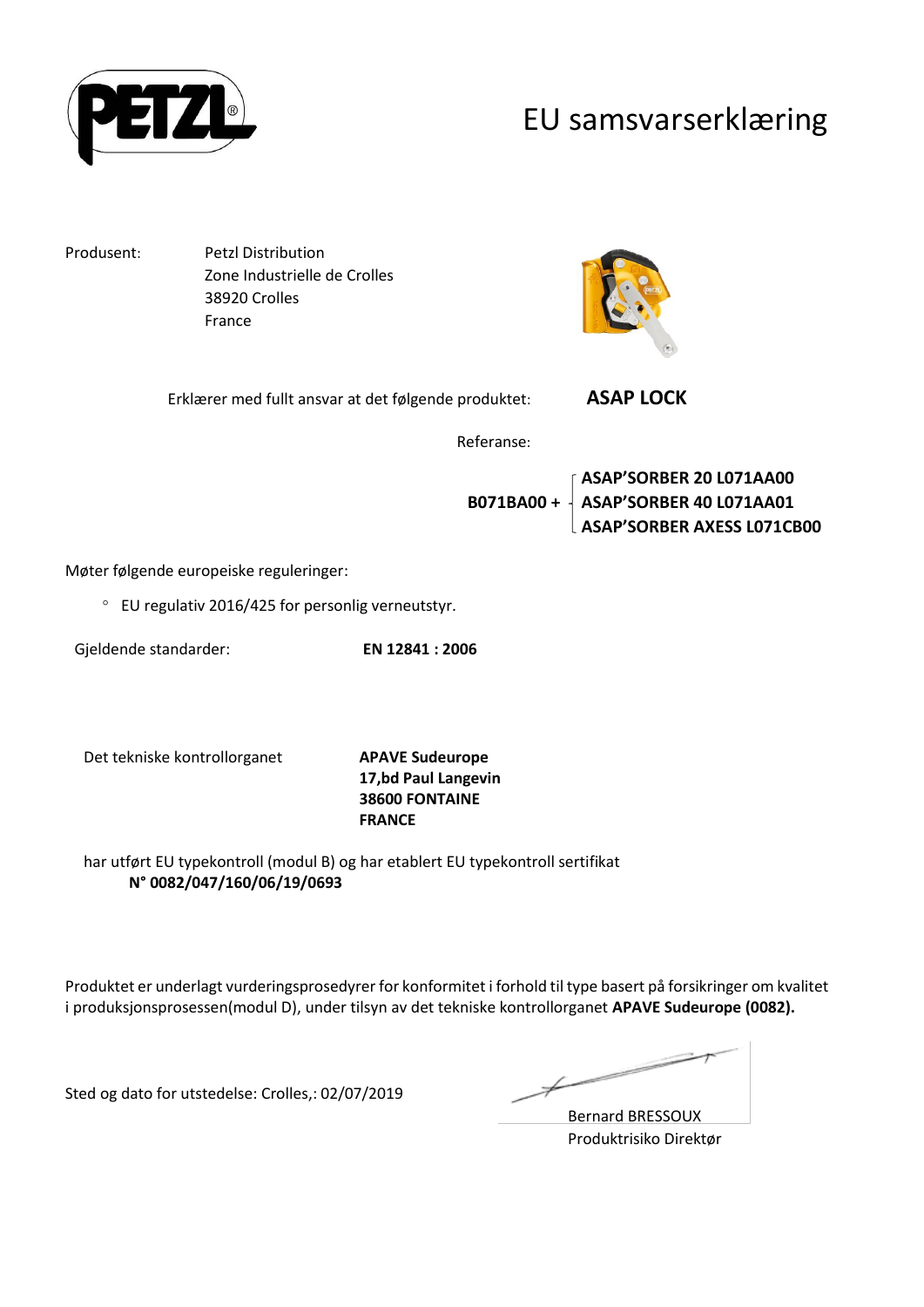

# EU prohlášení o shodě

Výrobce: Petzl Distribution Zone Industrielle de Crolles 38920 Crolles France



| Prohlašuje, na svoji plnou odpovědnost, že následující produkt: | <b>ASAP LOCK</b> |  |
|-----------------------------------------------------------------|------------------|--|
|                                                                 |                  |  |

Kódové označení:

**ASAP'SORBER 20 L071AA00 B071BA00 + ASAP'SORBER 40 L071AA01 ASAP'SORBER AXESS L071CB00**

Splňuje následující Evropské směrnice:

Tento produkt splňuje Nařízení (EU) 2016/425 o osobních ochranných prostředcích.

Aplikované normy: **EN 12841 : 2006**

Oznámená instituce **APAVE Sudeurope**

**17,bd Paul Langevin 38600 FONTAINE FRANCE**

provedla přezkoušení typu EU (modul B) a vydala certifikát EU o přezkoušení typu **N° 0082/047/160/06/19/0693**

Výrobek podléhá postupu posuzování shody s typem na základě zajištění jakosti výrobního procesu (modul D), pod dohledem oznámené instituce **APAVE Sudeurope (0082).**

Místo a datum vydání: Crolles,: 02/07/2019

Ł

Bernard BRESSOUX Ředitel rizik produktů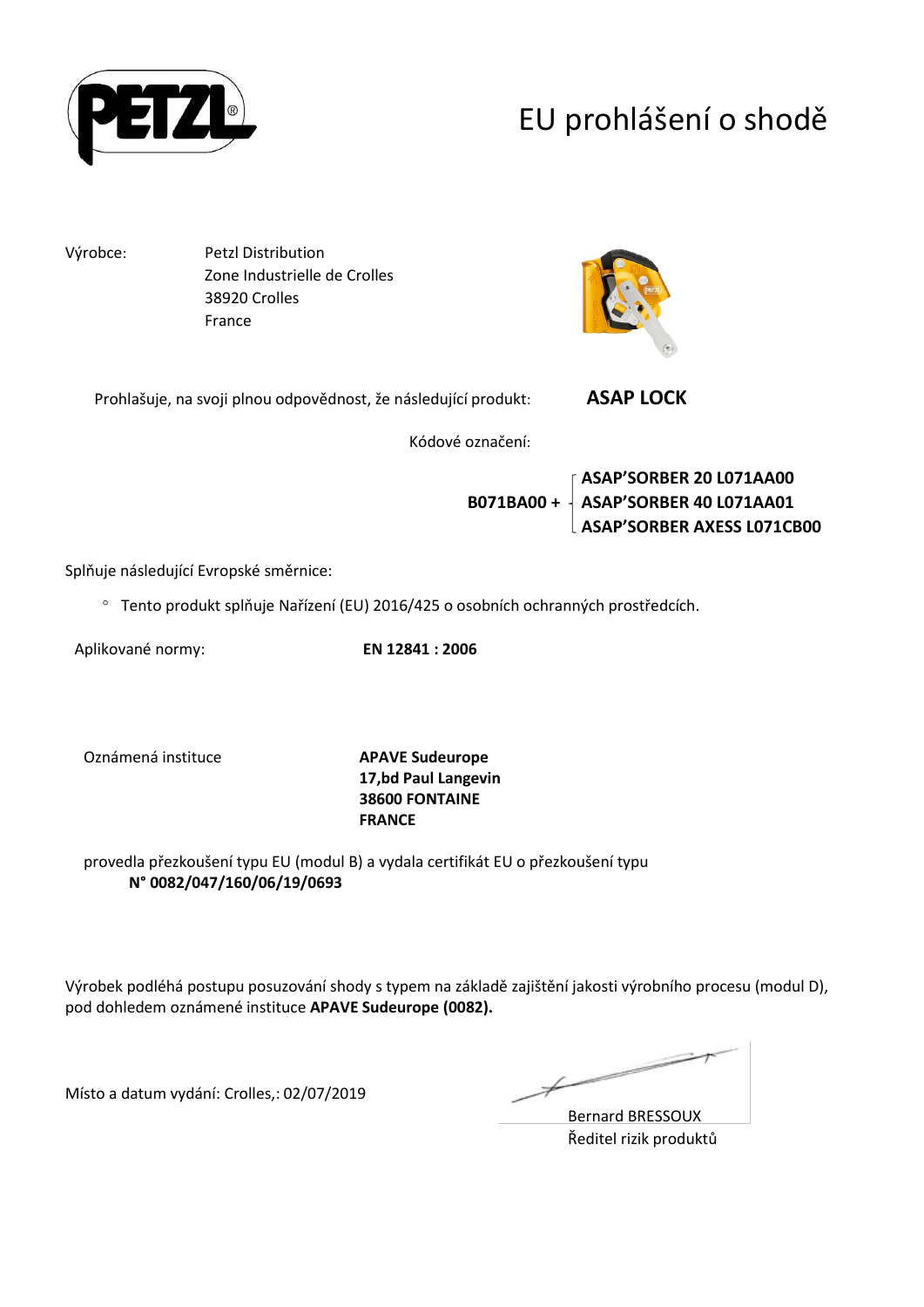

## Deklaracja zgodności UE

Producent: Petzl Distribution Zone Industrielle de Crolles 38920 Crolles France



Deklaruje na swoją wyłączną odpowiedzialność, że następujący produkt: **ASAP LOCK** 

Kod:

**ASAP'SORBER 20 L071AA00 B071BA00 + ASAP'SORBER 40 L071AA01 ASAP'SORBER AXESS L071CB00**

Jest zgodny z następującym prawodawstwem europejskim:

Rozporządzenie (UE) 2016/425 w sprawie środków ochrony indywidualnej.

Zastosowane normy: **EN 12841 : 2006**

Jednostka notyfikowana **APAVE Sudeurope**

**17,bd Paul Langevin 38600 FONTAINE FRANCE**

przeprowadziła badanie typu UE (moduł B) i wydała certyfikat badania typu UE **N° 0082/047/160/06/19/0693**

Produkt podlega procedurze oceny zgodności z typem w oparciu o zapewnienie jakości procesu produkcji (moduł D) pod nadzorem jednostki notyfikującej **APAVE Sudeurope (0082).**

Miejsce i data wydania: Crolles,: 02/07/2019

 $\overline{\phantom{a}}$ 

Bernard BRESSOUX Dyrektor ryzyka produktu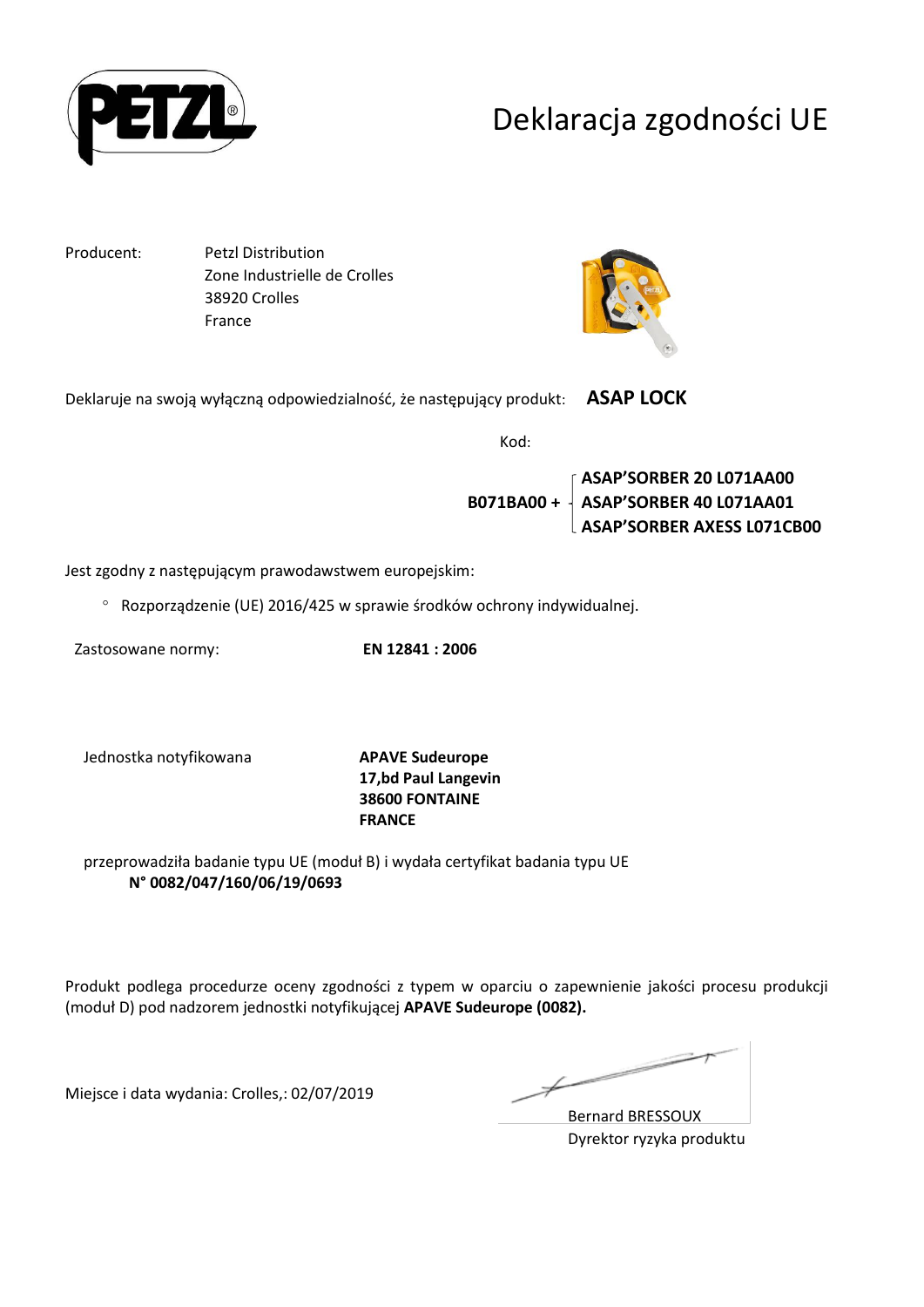

### EU izjava o skladnosti

Proizvajalec: Petzl Distribution Zone Industrielle de Crolles 38920 Crolles France



S polno odgovornostjo izjavlja, da izdelek: **ASAP LOCK** 

Oznaka izdelka:

**ASAP'SORBER 20 L071AA00 B071BA00 + ASAP'SORBER 40 L071AA01 ASAP'SORBER AXESS L071CB00**

Ustreza naslednjim evropskim predpisom:

Uredba (EU) 2016/425 o osebni varovalni opremi.

Veljavni standardi: **EN 12841 : 2006**

Priglašeni organ **APAVE Sudeurope 17,bd Paul Langevin 38600 FONTAINE FRANCE**

je opravil EU-pregled tipa (modul B) in izdal certifikat o EU-pregledu tipa **N° 0082/047/160/06/19/0693**

Izdelek je predmet postopka presoje za skladnost s tipom na podlagi zagotavljanja kakovosti proizvodnega procesa (modul D), pod nadzorom priglašenega organa **APAVE Sudeurope (0082).**

Kraj in datum izdaje: Crolles,: 02/07/2019

 $\not\!\!\!\!/$ 

Bernard BRESSOUX Direktor tveganj proizvode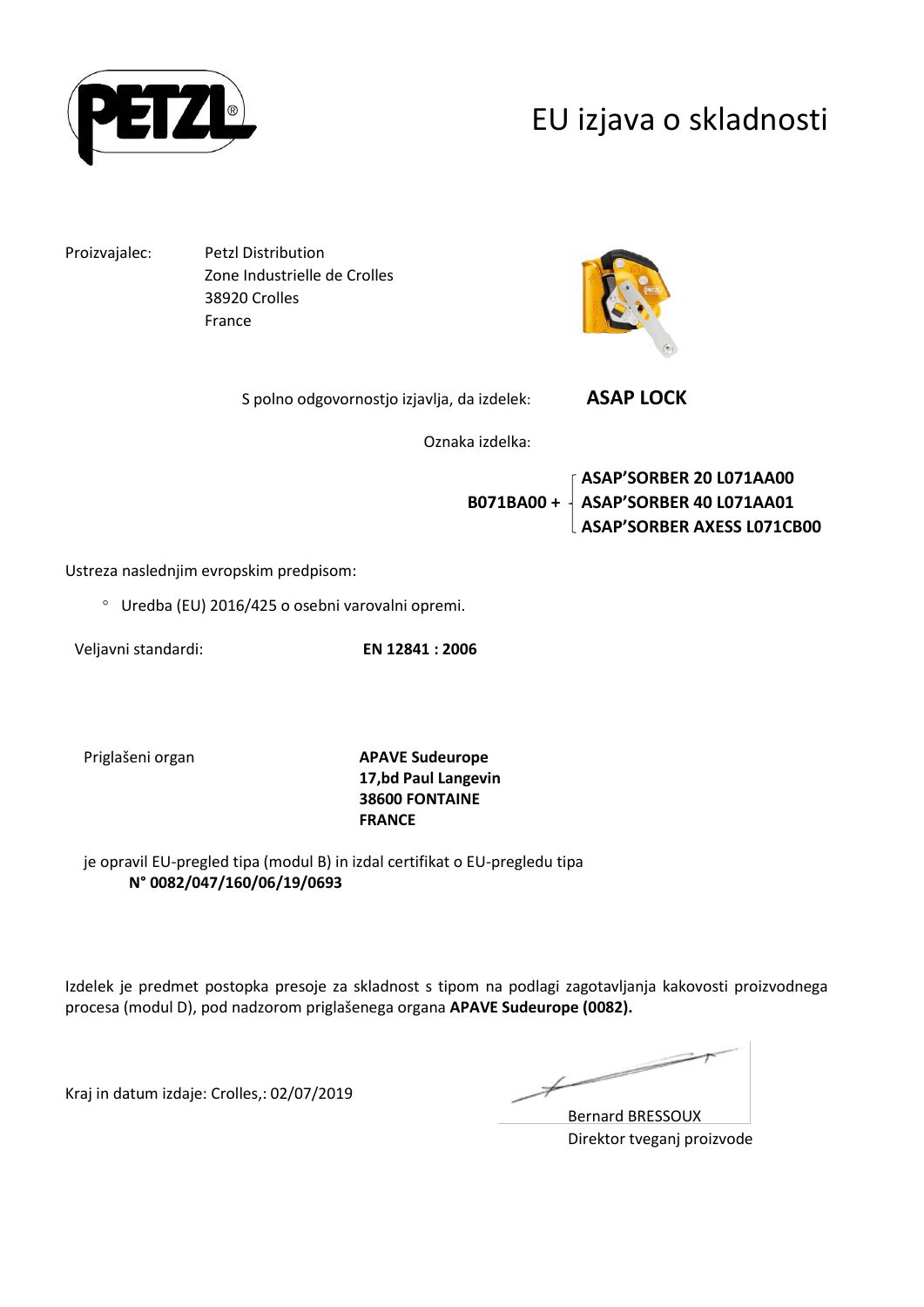

## EU megfelelőségi nyilatkozat

A gyártó: Petzl Distribution Zone Industrielle de Crolles 38920 Crolles France



Ezúton nyilatkozik, hogy a következő termék: **ASAP LOCK** 

Cikkszám:

**ASAP'SORBER 20 L071AA00 B071BA00 + ASAP'SORBER 40 L071AA01 ASAP'SORBER AXESS L071CB00**

Megfelel a következő európai szabványoknak:

2016/425 számú (EU) rendelet az egyéni védőeszközökről.

Alaklamazandó előírások: **EN 12841 : 2006**

A notifikált szervezet **APAVE Sudeurope**

**17,bd Paul Langevin 38600 FONTAINE FRANCE**

elvégzi az EU-típusvizsgálatot (B. modul) és kiállítja az EU minőségtanúsítványt **N° 0082/047/160/06/19/0693**

A terméket notifikált szervezet ellenőrzése alatt a gyártási folyamat minőségbiztosításán alapuló típusmegfelelőségi vizsgálatnak vetik alá (D. Modul) **APAVE Sudeurope (0082).**

A kiállítás helye és dátuma: Crolles,: 02/07/2019

Þ

Bernard BRESSOUX Termék kockázati igazgató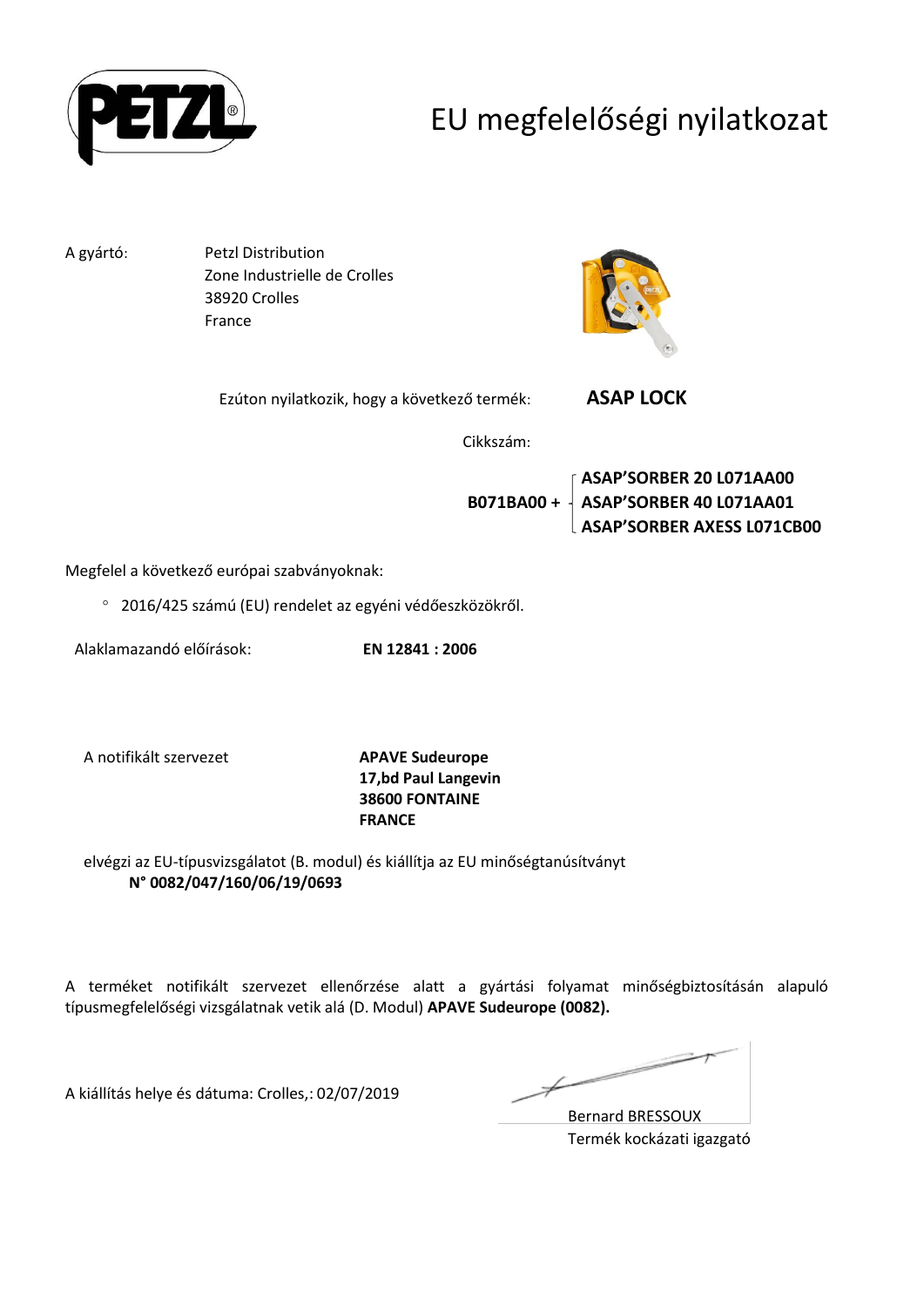

#### Декларация ЕС за съответствие

Производителят: Petzl Distribution Zone Industrielle de Crolles 38920 Crolles France



Декларира под своя лична отговорност, че продуктът: **ASAP LOCK** 

Референтен номер:

**ASAP'SORBER 20 L071AA00 B071BA00 + ASAP'SORBER 40 L071AA01 ASAP'SORBER AXESS L071CB00**

Е в съответствие със следните европейски нормативни документи:

Регламент (ЕС) 2016/425 относно личните предпазни средства.

Приложими стандарти: **EN 12841 : 2006**

Нотифицираният орган **APAVE Sudeurope**

**17,bd Paul Langevin 38600 FONTAINE FRANCE**

е осъществил изследване ЕС на типа (модул В) и е издал сертификат за изпитание ЕС на типа **N° 0082/047/160/06/19/0693**

Продуктът е преминал процедура за изследване съответствието на типа въз основа на осигуряване на качеството на производството (модул D) под контрола на нотифициран орган **APAVE Sudeurope (0082).**

място и дата на издаване: Crolles,: 02/07/2019

 $\overline{\phantom{a}}$ 

Bernard BRESSOUX директор на риска за продукти